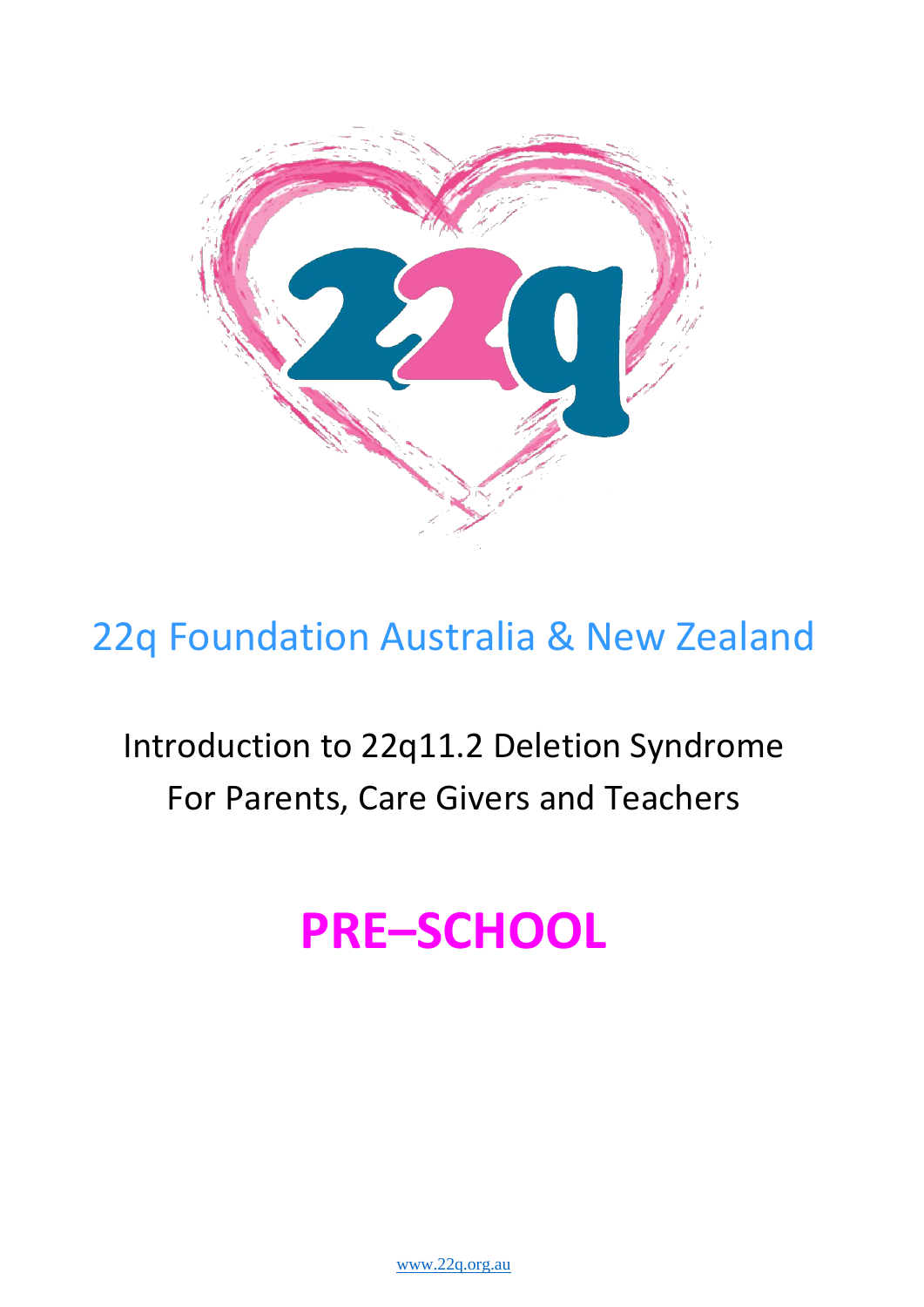This introductory guide to 22q11.2 DS will offer basic information on some of the specific learning problems and medical issues associated with the condition. For individuals with 22q11.2DS these issues may impact on their ability to learn and therefore their education. Educating any child can be a challenge and rewarding at the same time. Educating a child with 22q11.2DS is no different. However, children with 22q11.2DS will require specialised assistance with some of their challenges. The amount and type of assistance required will vary as each case is different and each child should be treated individually.

## **1. What is 22q11.2 Deletion Sydnrome (22q11.2DS)**

22q is a genetic syndrome caused by a submicroscopic deletion of genetic material from the long arm of chromosome 22. More than 180 anomalies have been reported in people with 22q11.2DS, but expression of the syndrome is highly variable from person to person and no individual has all the anomalies. 22q11.2DS has broad reaching effects on development and behavior, speech, language, personality, mood, learning, attention, and temperament.

## **2. General Information about people with 22q11.2DS**

- Many students with 22q11.2DS have had **multiple surgeries** once they reach school age.
- **Developmental delay** in present in most students with 22q11.2DS, however this doesn't tend to be recognizable until the child is around 8 years of age.
- Students should be fully assessed in all areas including: speech, language, gross and fine motor skills and have a full **psychometric report.**
- An **Individual Education Plan** (IEP) is instrumental in assisting the students to reach their full potential through their schooling journey
- **A communication book** is an important way of keeping everyone informed about the current goals and techniques being used to help a student with 22q11.2DS
- Students with 22q11.2DS **can achieve** with encouragement, personalised strategies and patience.

Whatever the student's difficulties, there are ways in which they can be helped to learn. The student, parents, teachers and carers are the keys to success. Constant monitoring is essential to ensure the student is receiving the best possible education. A student with 22q11.2DS **can be successful** and become and independent adult with assistance from teachers, parents and

support staff.

## **3. Personality & Social Skills - Individuals with 22q11.2DS may:**

- Have an obsessive personality.
- Worry about future events rather than what is happening right now.
- Become anxious and stressed without structure or routine.
- Have speech and language problems, making it hard to communicate with their peers



### **BIOLOGICAL**

Genetic predisposition **Effect of medications** Immune response **HPA axis** Fight-flight response Psychological responses

#### **SOCIAL Social Support Family Background** Interpersonal relationships **Cultural traditions** Medical care Socio-economic status Poverty Physical exercise Biofeedback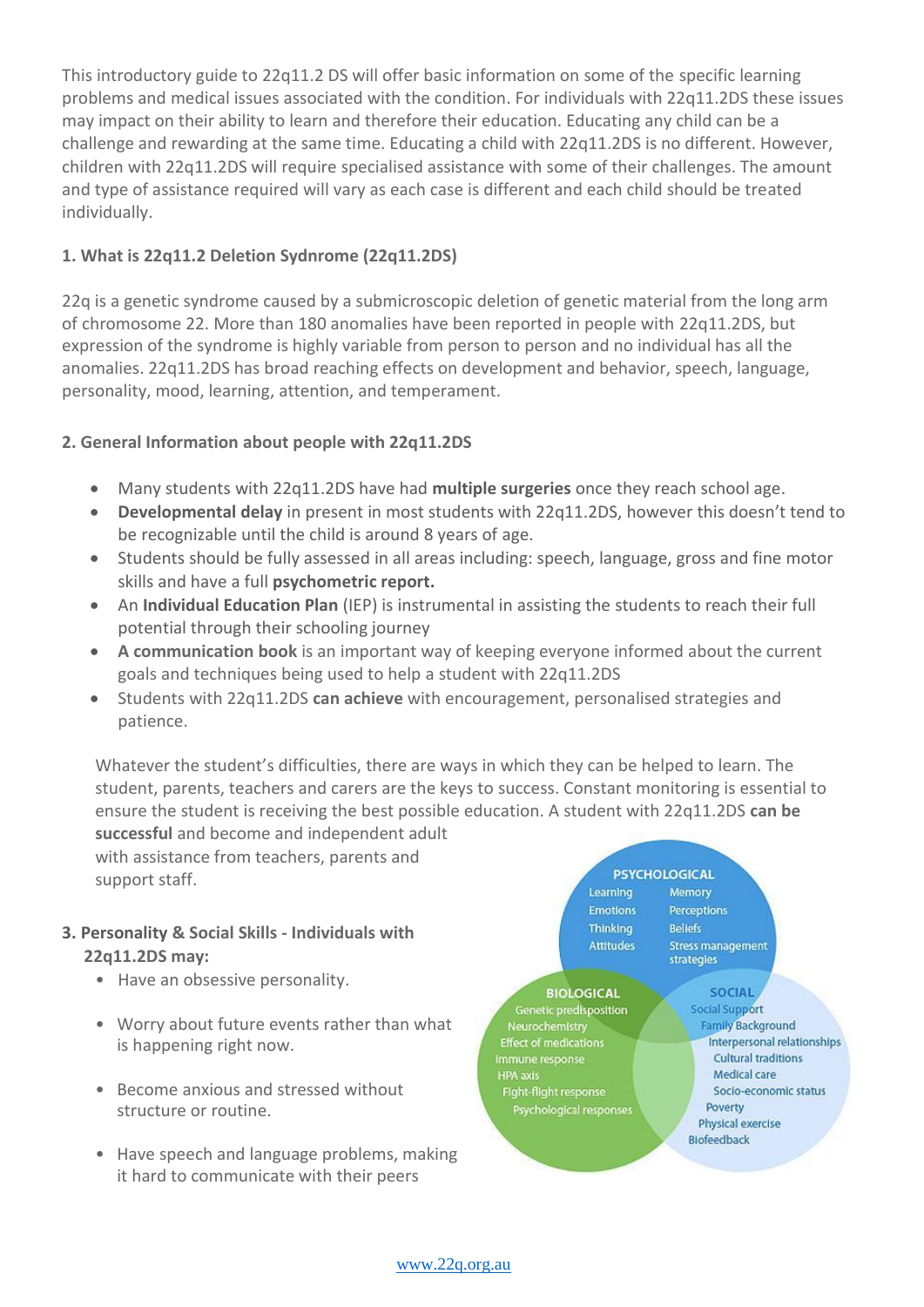- Appear very immature making it difficult to keep up with their peers.
- Be literal thinkers and interpret words verbatim. Most students will learn the meanings of idioms without being taught, but students with 22q11.2DS may need to be taught the meaning of these very com-mon idioms eg: "you drive me up the wall" or "I've lost my head".



• Have trouble reading facial expressions, following conversations and appear not to listen, changing the subject to whatever is on their mind.

#### **4. Motor Skills, Physical Education and Sport**

- **Gross motor problems** may hinder performance in sport.
- Tasks involving **balance and co-ordination** may be extremely difficult making them appear clumsy.
- Games and **Physical Education** may be difficult if they involve words such as left, right, up, down, backwards, forwards, etc.
- **Medical problems** such as Congenital Heart Disease (CHD) may also impact on the child's ability to fully participate.



- **Chronic leg pains** are typical for children with 22q11.2DS. While this is not life threatening it can be quite unpleasant for the child so allowing them enough time to recover is important.
- **Regulating body temperature** is often an issue. Encourage them to always have a drink bottle with them. Rest them frequently on hot days and ensure they are adequately hydrated.

#### **5. Education and Schooling – General Information**

- Children with 22q11.2DS do well early on as the learning is concrete.
- Letter recognition, sounding out words for reading and times tables is usually learnt well due to the repetition/rote learning.
- Comprehension can be difficult once extracting meaning from a paragraph or page is required.
- Concepts are difficult to grasp, even things as seemingly basic as "opposite" or "reverse."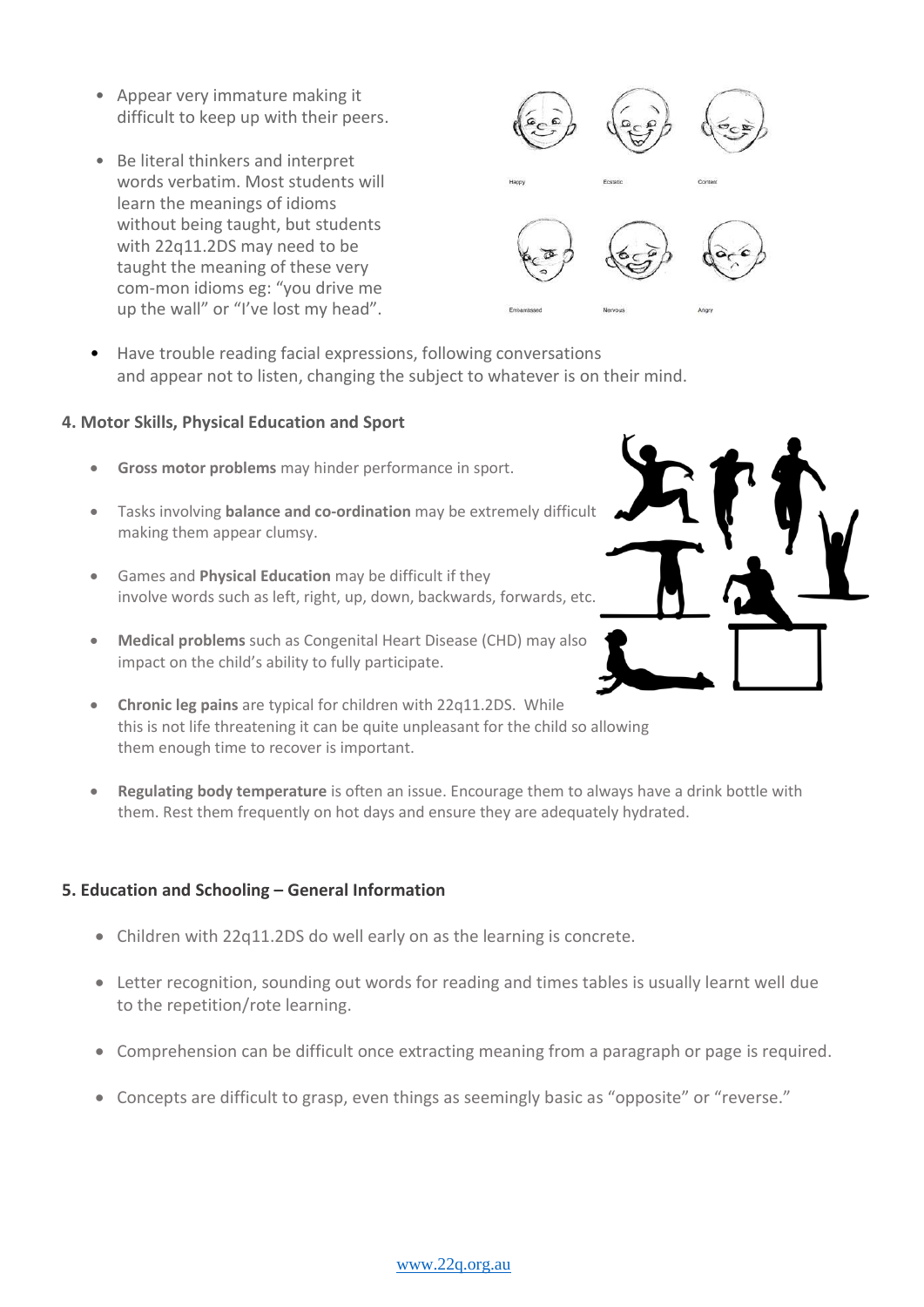- Learning is best done by repetition and breaking things down into the smallest units, use revision to ensure the concepts are retained by the child.
- For most children with 22q11.2DS, specific learning difficulties become obvious by 7 to 10 years of age. 22q11.2DS research shows that IQ scores change or drop frequently over time. This drop does not represent a loss of intellect; rather, it reflects the specific type of learning flaws that children with 22q11.2DS have. Focusing on the specific areas within the IQ testing is required to develop strategies for both strengths and weaknesses.



While each student with 22q11.2DS will have a unique learning profile there are areas that are common to most with 22q11.2DS. Some of the learning difficulties reported are: *Source: Brandis university*

- Poor organisational skills
- Difficulty discriminating size, shape, colour. Difficulty with time concepts
- Difficulty with abstract reasoning and/or problem solving. Disorganised thinking.
- Poor short term or long-term memory. Poor visual perception.
- **Hyperactivity**
- Overly excitable during group play.
- Poor adjustment to environmental changes. Difficulty making decisions.
- Poor performance compared to IQ.
- Difficulty concentrating.
- Difficulty copying accurately from a model. Slowness in completing work.
- Easily confused by multiple instructions. Difficulty with tasks requiring sequencing.

Identifying which of the above issues relate to a student with 22q11.2DS in your educational setting will help you plan their individual learning goals.

Giving the student with 22q11.2DS a chance at success is paramount. Setting unrealistic goals will only cause anxiety and stress not only with the student but also within the family unit.

Relative to their overall intellectual functioning and nonverbal skills, many students with 22q11.2DS show a strong ability to learn and retain repetitive verbal information. Their performance often improves when they receive frequent feedback and are asked to focus on tasks that are brief and highly structured. Their verbal strengths often include memory of factual information, knowledge of words, and an understanding of practical/concrete situations.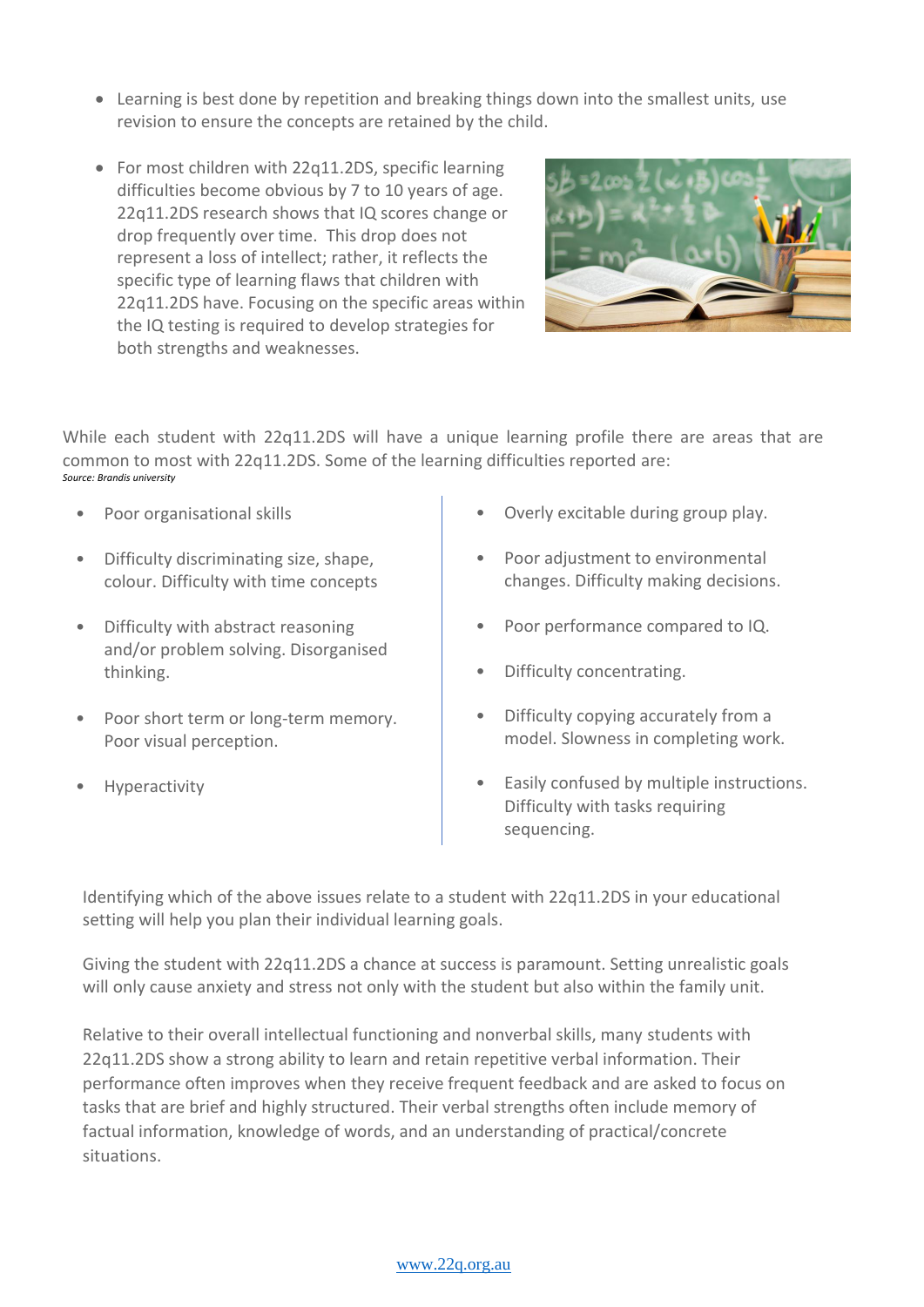## **Student with 22q11.2DS usually have more success with:**

- A direct approach to learning rather than a discovery-based approach.
- Rote memorization, repetition, and concrete examples
- Instruction on how to learn, including memory techniques and test taking skills. Small group instruction or assistance within a large group regular classroom.
- Several small tasks rather than multiple directions or large assignments
- A structured environment with clear rules to follow
- Additional opportunities for participation in individual and group physical activities
- Computer assisted learning
- Reading aloud and books on tape.
- Additional handouts or notes to assist with difficulties with note taking and large group presentations.
- Study notes prior to a test.
- Use multi-sensory activities.
- Visual aids.

#### **Common areas of relative strength include:**

- Simple focused attention & initial auditory attention. Verbal comprehension, word reading and decoding.
- Auditory perception & memory
- Rote verbal learning & memory. Arithmetic
- Willingness to learn.



## **Pre School**

Preschool is often a child's first formal educational setting. While many children will take time to adapt to a new learning environment, instinctively they pick up the concepts on how to relate to other children, become part of a group, turn take and follow the teachers' instructions. The child who has 22q11.2DS often lacks this instinct and will require help to learn these concepts.

A child with 22q11.2DS should be encouraged to join early intervention programs as an extra to their pre-schooling program. *(When a child has multiple educational settings and therapists it is important that they all communicate so that the same concepts are being reinforced using the same methods. IEP's and communication books are two proven methods to achieve this)***.**

A child with 22q11.2DS will usually be a good visual learner. They imitate the behaviors of others so using modeling to teach them how to socially interact is a very successful method.

Shadow the child in the educational setting and when needed model the correct response to the different situations for them. As time passes extend the amount of time before your modeling begins to give them the opportunity to respond

#### [www.22q.org.au](http://www.22q.org.au./)